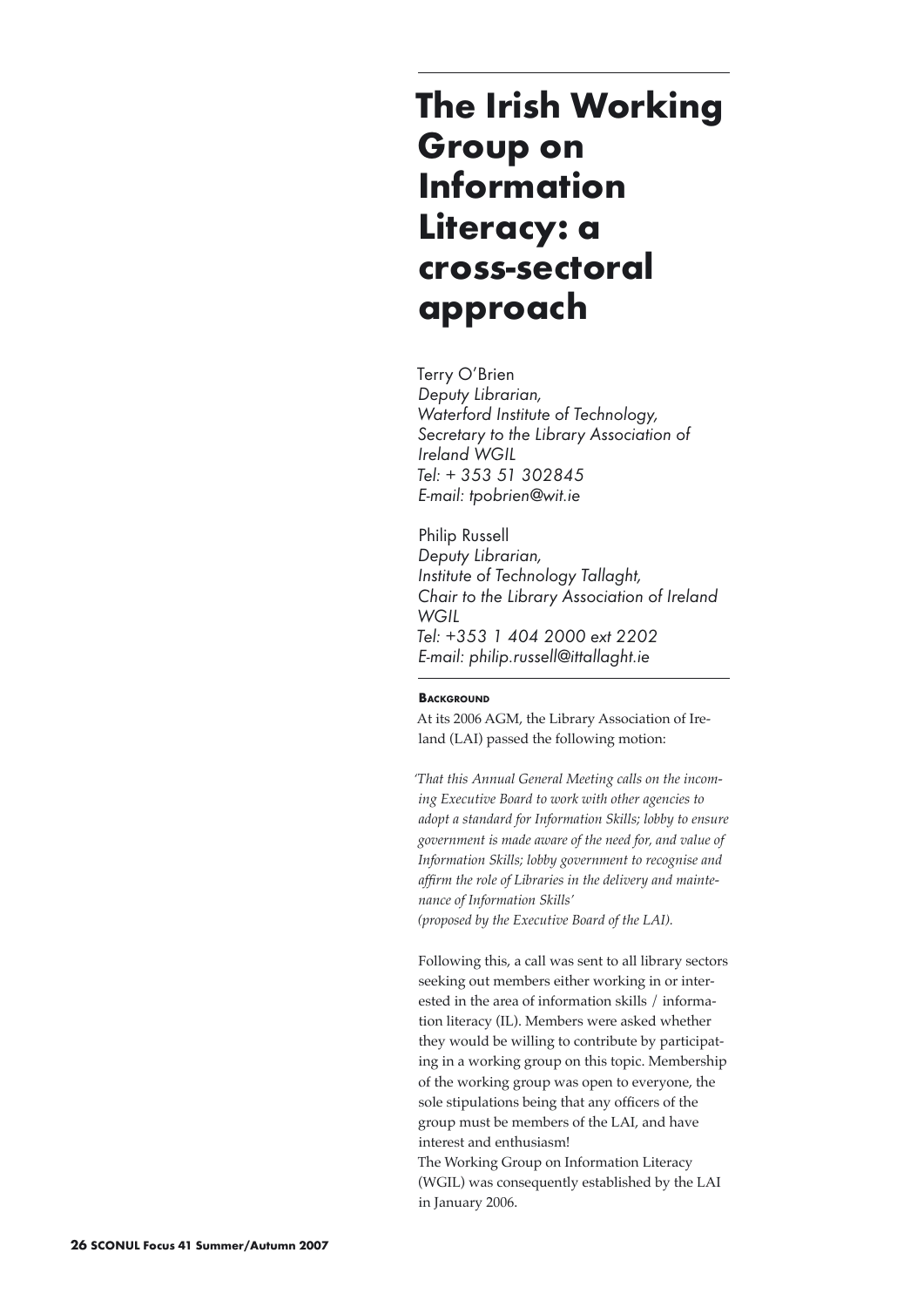#### **Working Group on Information Literacy (WGIL)**

Subsequently, at a preliminary meeting between the LAI liaison and some initial members, it was agreed to establish a chairperson and secretary for the working group. Membership of the group was eventually completed and now comprises ten members from across the range of LIS (Library and Information Services) sectors in Ireland. These include academic, special, schools, public, health and university sectors, and also a representative from the Department of Library & Information Studies (DepLIS), University College Dublin (UCD).

From the outset, one of the key objectives established was that the work of the WGIL would be approached on a *cross-sectoral* basis. This was, and is, seen by the group as being central to our work. In order to ensure credibility and inclusiveness, the group considers it vital that all elements within the Irish library community are represented and have an opportunity to make contributions.

The group recognises the diversity of the different sectors in working to achieve the common goal of an information literate society. It also recognises that some areas are more evolved than others and that there is unlikely to be a 'one size fits all' model. The group acknowledges the work of practitioners throughout the library and information sectors and the many common issues and problems encountered. The group also agreed that it was vital that members look beyond own their (work) areas of interest – the remit of the group is grounded in the LAI, not the individual sectors in which we work. Certainly the experiences of our respective sectors should be brought to bear on the group, but in essence the group is an LAI group.

## **Why the need for a WGIL?**

'… skills of critical thinking, research and evaluation are increasingly required to make sense of the world'. (Horizon Report (UK), 20071 )

In today's knowledge society, information is available in multiple formats and of varying quality; many of the Google generation believe that information = web. Therefore it is essential, more than ever, that our citizens have the ability to retrieve, evaluate and use information critically and effectively. The establishment of a WGIL and the recognition by the LAI of the need for standards

in IL is an acknowledgement of this. IL remains hugely topical in LIS sectors and, according to Webber, is 'receiving increasing attention worldwide'.2 There is a significant body of work on IL in library literature. It has become a core feature of what libraries 'do'. In forming a national WGIL, the LAI recognises IL as:

- a recognisable skill
- a core competency
- a transferable skill
- an employable skill
- central to independent learning
- fundamental to critical thinking
- an essential element of lifelong learning.

#### **Role**

The aim of the group, as decided upon by the members from the outset, is:

> 'To recommend strategies for the development of information skills at both a theoretical and practical level in the Library and Information Services sector in Ireland'

In addition to this, the members agreed that the group should:

- generate recommendations for the LAI to take information literacy forward on a national basis
- examine international best practice and standards
- produce a sectoral-based report on the current status of information literacy
- raise awareness and heighten the profile of information literacy, potentially by hosting a national seminar.

#### **Terms of reference**

- To recommend appropriate guidelines for the practical development of information skills education across the Irish library and information services sector
- To recommend strategies for promoting and raising awareness of information skills in the library and information services sector in Ireland
- To suggest further development opportunities for research and action on information skills education in Ireland
- To recommend actions for the strategic positioning of information skills within the context of lifelong learning in a learning and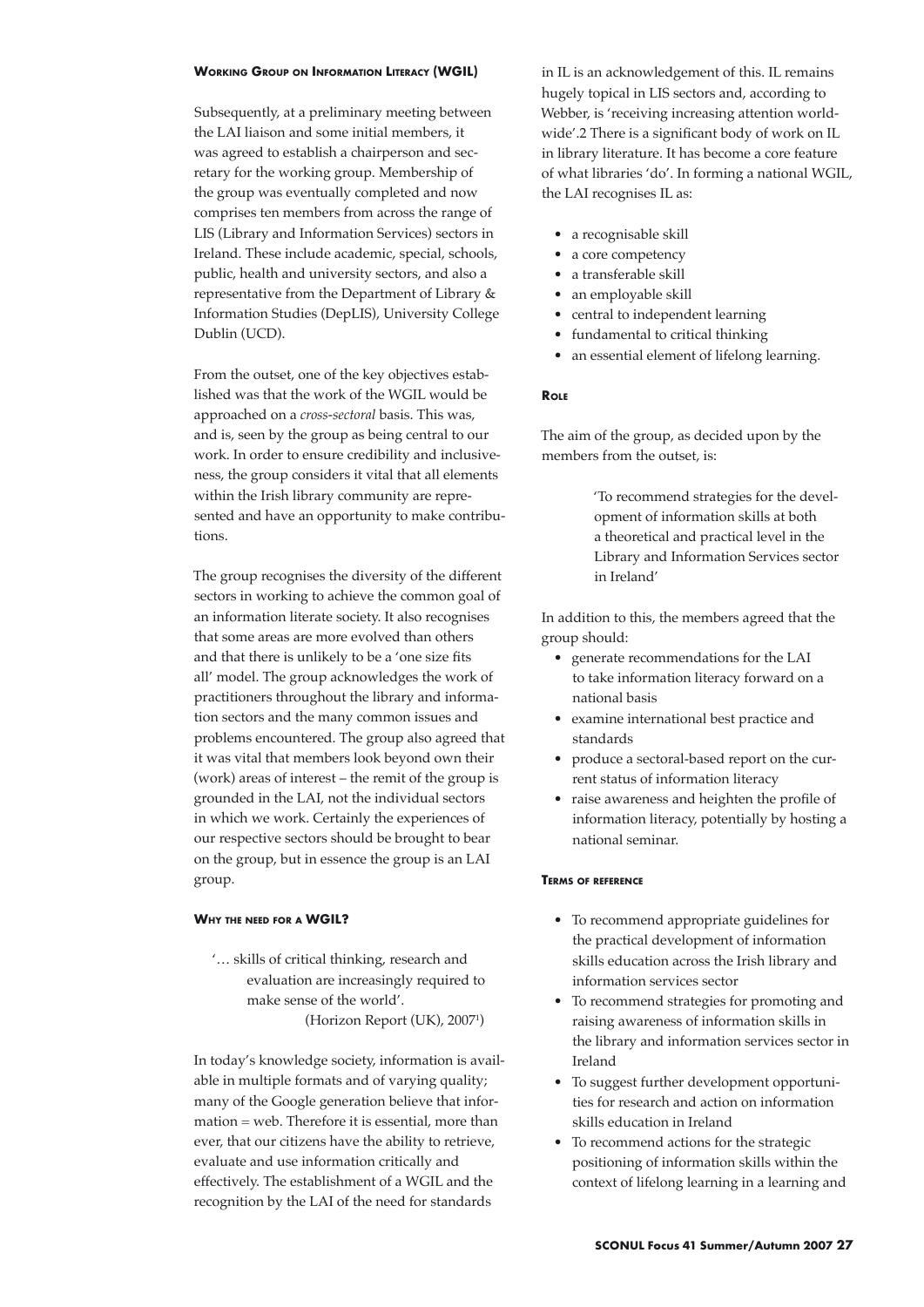knowledge society, on the national governmental agenda.

## **Some IL issues and challenges**

Over the course of the work of the group, a number of key issues and concerns emerged. Some of these could be described as local (in that they are unique to the Irish LIS sector) and others as perhaps universal, commonly recognisable to those working as IL practitioners. From a local perspective, there may be difficulties in relation to:

- the cross-sectoral nature of the project: notwithstanding the notable work of COLICO (the Committee on Library Co-operation in Ireland) and others, there isn't a major tradition of project-based multi-sectoral work in Irish libraries
- unevenness of the playing field some library sectors are much more evolved than others in terms of IL activity
- schools libraries: this sector is chronically underdeveloped in Ireland
- language and terminology: use (or not) of the phrase 'information literacy' continues to be problematic. The LAI, in calling for standards and so on (AGM, 2005), used the term 'information skills'. Others, such as JISC (Joint Information Systems Committee), use 'i-Skills'. This lack of consistency continues to create confusion particularly outside academic library circles and the use of a phrase involving the word 'literacy' would still seem to carry some form of stigma or at least misunderstanding in certain circles. Although use of the term 'IL' is preferred by many practitioners, whether it has been fully embraced is somewhat questionable.
- the fact that Ireland has become increasingly multi-cultural in the last few years: the added difficulty of the delivery of IL initiatives to non-English speaking students should not be underestimated, and there are significant cultural and linguistic issues to consider
- the agreement of many commentators that basic literacy skills are relatively poor amongst many students leaving secondary education in Ireland, which makes selling the concept of IL even more difficult.

More generally, there are challenges associated with IL design and delivery in terms of the following:

- semesterisation and modularised models of education: these have further decreased the time available to librarians to deliver IL
- Web 2.0. (or Library 2.0 or Student 2.0 ...): we live in a world of user-created content, shared information, social networking, blogs, RSS, vlogs, podcasts, wikis, tags, mash-ups, instant messaging. This has major implications for IL. The ability of librarians to engage with users using these tools is becoming more critical and is presenting major relevancy challenges. Peter Godwin describes the Web 2.0 environment as one in which 'users … create their own information landscapes individually or in groups'3
- technology: VLEs (Virtual Learning Environments) and MLEs (Managed Learning Environments) are the norm and many students now expect to find all their information requirements in these systems
- library staff many are still concerned about their role as 'teachers': do they have the expertise, the confidence, the skills-sets? Other issues remain in relation to payment, job definition and demarcation, pedagogy, teaching skills, expectations and so on
- assessment, accreditation and evaluation of IL: should IL be compulsory, and how can we integrate it into already congested curricula?
- academic staff: are they (sufficiently) interested, do they see the need for academic champions, do they recognise the value of our role? Is IL the sole property of librarians?

## **Activity to date**

The group has:

- met quarterly (about 8 times) since its inception, in addition to working via e-mail and phone
- finalised membership of the WGIL and clarified objectives, role and terms of reference
- agreed the main deliverables of the group as being to:
	- o produce a set of recommendations to the LAI as per the terms of reference
	- o produce a cross-sectoral report o arrange a national conference or seminar
- reviewed international definitions of IL and recommend adopting the CILIP (2004) definition of IL as a working definition: 'Information literacy is knowing when and why you need information, where to find it, and how to evaluate, use and communicate it in an ethical manner'.4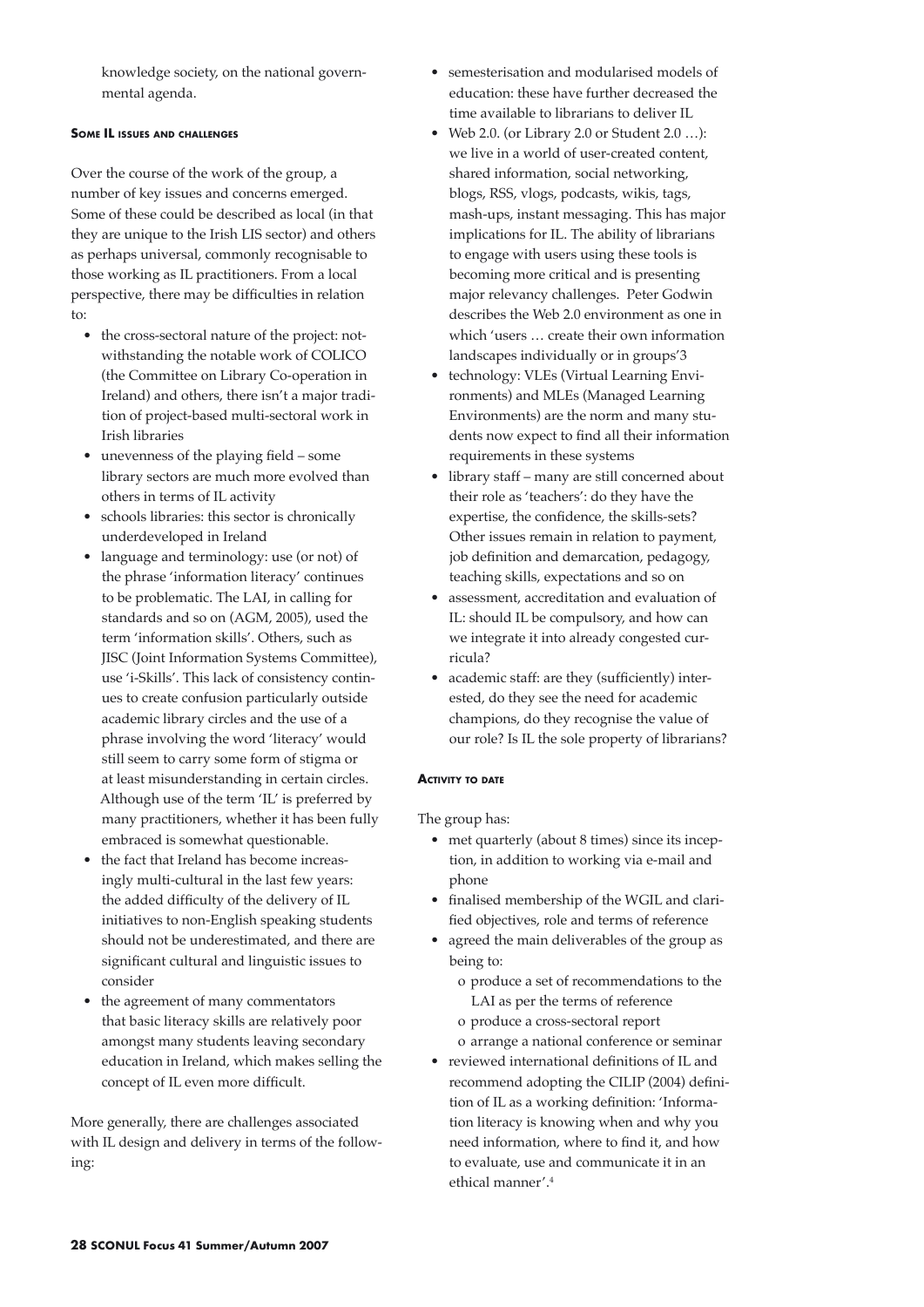- reviewed existing international standards for developing IL programmes and recommend adoption of the Australian and New Zealand Institute for Information Literacy (ANZIIL) information literacy framework (2004). Following no little amount of debate, the group chose the ANZIIL model as the most suitable framework for developing information literacy education, finding it practical, userfriendly and flexible
- presented an update on the activities of the group to the executive board of the LAI<sup>5</sup> and sought formal recognition from the LAI as a sub-group
- attended seminars: IL seminar in Dublin City University (2006) and LILAC conference (2007), Manchester, UK. It is hoped to present a conference paper at LILAC 2008.
- disseminated information through various LIS channels such as e-Leabharlann (LAI electronic newsletter) and posted information and contact details to the Health Science Libraries Group website<sup>6</sup> and significant content to the national website of the LAI7
- in terms of advocacy, received a presentation from Ellen Breen (Dublin City University), Chair of the CONUL (Consortium of National and University Libraries) advisory committee on information literacy
- made a presentation to the academic and special libraries section of the LAI at its 2007 AGM
- submitted an article to *SCONUL Focus* for publication (accepted if you are reading this!)
- arranged to meet with the school library services (JSCP) group in September 2007 (junior certificate school programme demonstration library project).

## **Ongoing work**

The WGIL has been in existence now since January 2006 and it is anticipated that the end of 2007 will complete the current work of the group. The completion of the final report and recommendations is seen very much by the group as the end of phase I of this project. What happens next is very much a matter for the group members themselves (phase II, anyone?) and for the LAI (national policy, anyone?). Without pre-empting the final conclusions of the group, it seems likely that more work is required. Research or quantitative study, beyond the scope of this small voluntary group, is most likely to be necessary.

In the meantime, and with an indicative date for the completion of group's report and recommendations as the end of 2007, we continue to look at working towards:

- a set of recommendations on information literacy as per the terms of reference of the group
- further and ongoing dissemination of the work and scope of the group through library and sectoral channels
- facilitating or hosting a national cross-sectoral seminar on IL
- developing a database / comprehensive list of key stakeholders with an interest or involvement in information literacy
- exploring the possibility of the WGIL becoming a full sub-group within the LAI
- providing a forum for discussion and debate; clarifying the relationship with the CONUL IL Group; and looking to affiliate the group with other similar or like-minded groups in the UK and internationally, such as the CILIP CSG (Community Services Group) IL group (UK)
- supporting further IL research
- welcoming contributions from other groups or interested parties
- advocacy continuing to highlight the role of IL, raising awareness and heightening the profile of IL in Irish library sectors
- developing a presence or 'community of practice' on the Irish National Digital Learning Repository (NDLR)8
- establishing guidelines and a broad template for writing a sectoral report: work on this is ongoing and it is hoped that the final report will be completed and formally presented to the LAI by early 2008.

## **Further IL weblinks**

Library Association of Ireland: http://www.libraryassociation.ie

Lifeskills Project:

http://www.lifeskills.ie

CILIP IL sub-group:

http://www.cilip.org.uk/specialinterestgroups/bysubject/informationliteracy

International Federation of Library Associations (IFLA) IL resources directory:

http://www.infolitglobal.info/ The information literacy website (UK):

http://www.informationliteracy.org.uk/ Australian and New Zealand Institute for Information Literacy (ANZIIL):

http://www.anziil.org/